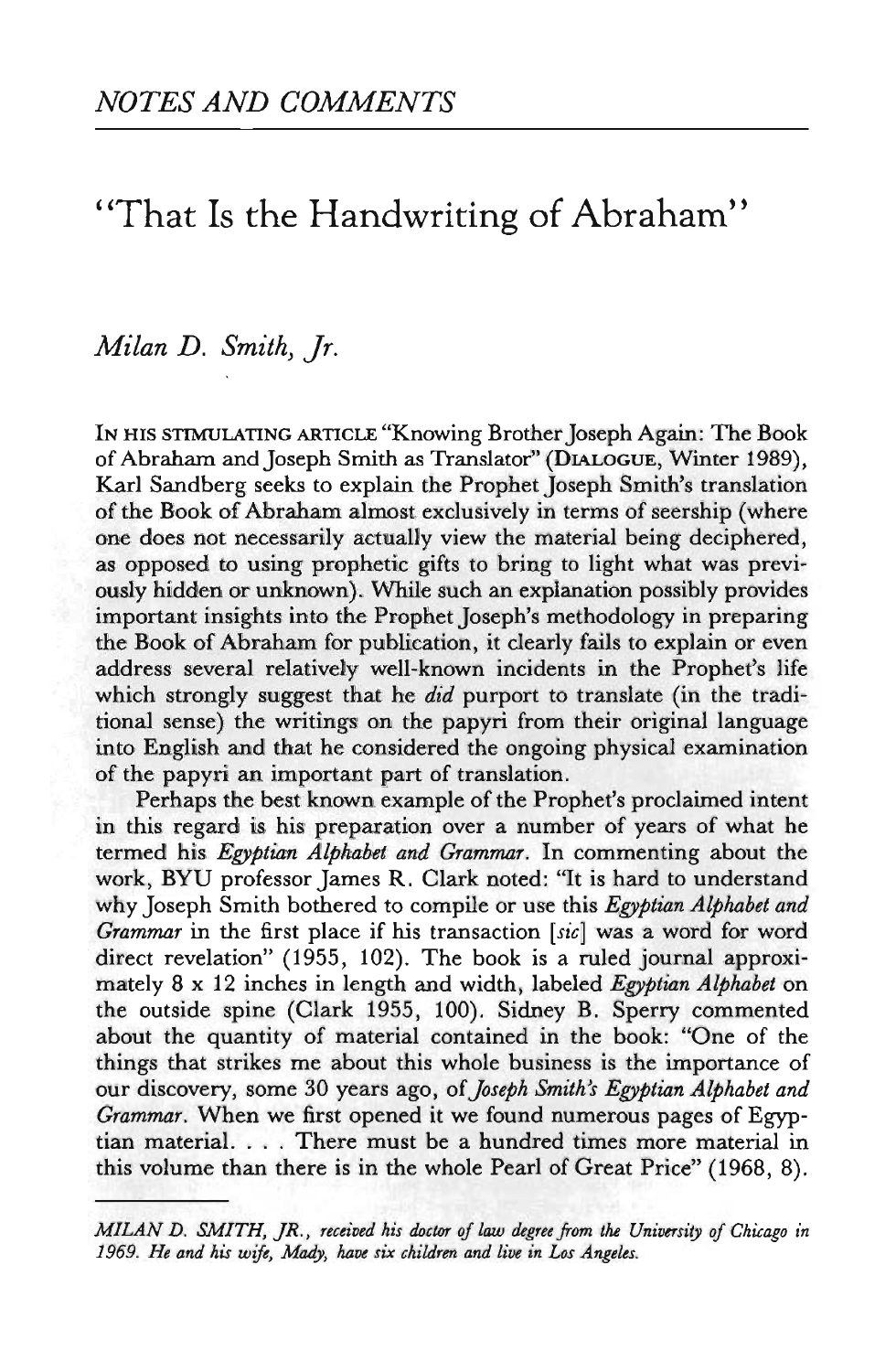Although Sperry's reference to the quantity of material in the *Grammar* was probably not meant to be taken literally, it certainly does indicate that the Prophet produced a very large body of written notes and materials as he prepared the Book of Abraham and the *Grammar.*

During the period he worked on the books, from at least 5 July 1835 to 9 March 1842 and possibly even longer, there is no evidence that Joseph Smith used seerstones.<sup>1</sup> In his diary entry for 5 July 1835, he recorded:

Soon after this, some of the Saints at Kirtland purchased the mummies and papyrus, a description of which will appear hereafter, and with W. W. Phelps and Oliver Cowdery as scribes, I commenced the translation of some of the characters or hieroglyphics, and much to our joy found that one of the rolls contained the writings of Abraham, another the writings of Joseph of Egypt, etc., a more full account of which will appear in its place, as I proceed to *examine* or unfold them. (HC 2:236, emphasis added)

Joseph also wrote in July 1835: "The remainder of this month I was continually engaged in translating an alphabet to the Book of Abraham, and arranging a grammar of the Egyptian language as practiced by the ancients" (HC 2:238). On 1 October 1835, he noted: "This afternoon I labored on the Egyptian alphabet, in company with Brothers Oliver Cowdery and W. W. Phelps, and during the research, the principles of astronomy as understood by Father Abraham and the ancients unfolded to our understanding, the particulars of which will appear hereafter" (HC 2:286).

Although Joseph had already published a portion of the Book of Abraham in the 1 March 1842 issue of the *Times and Seasons* (HC 4:542), he recorded the following on 9 March 1842: "Examining copy of the Times and Seasons .. . in the morning; in the afternoon continued the translation of the Book of Abraham, called at Bishop Knight's and Mr. Davis', with the recorder, and continued translating and revising, reading letters in the evening, Sister Emma being present in the office" (HC 4:548).

The *Grammar* Joseph prepared as he translated the papyri is an almost scholarly work which contains many pages of specific grammatical symbols and rules. For example, the Prophet made the following comment about a symbol he had translated as "Beth (Ba-eth)":

This character is in the first degree. It has an arbitrary sound or signification which is Beth; and also a compound sound which is Za and comprises one simple

<sup>&</sup>lt;sup>1</sup> In contrast, the Prophet translated and filed for the copyright on the Book of Mormon (which contained some 588 printed pages in the 1830 edition) which he translated using the Urim and Thummim, in the period between 22 September 1827 (see Joseph Smith-History 1:59) and 11 June 1829 (HC 1:58).